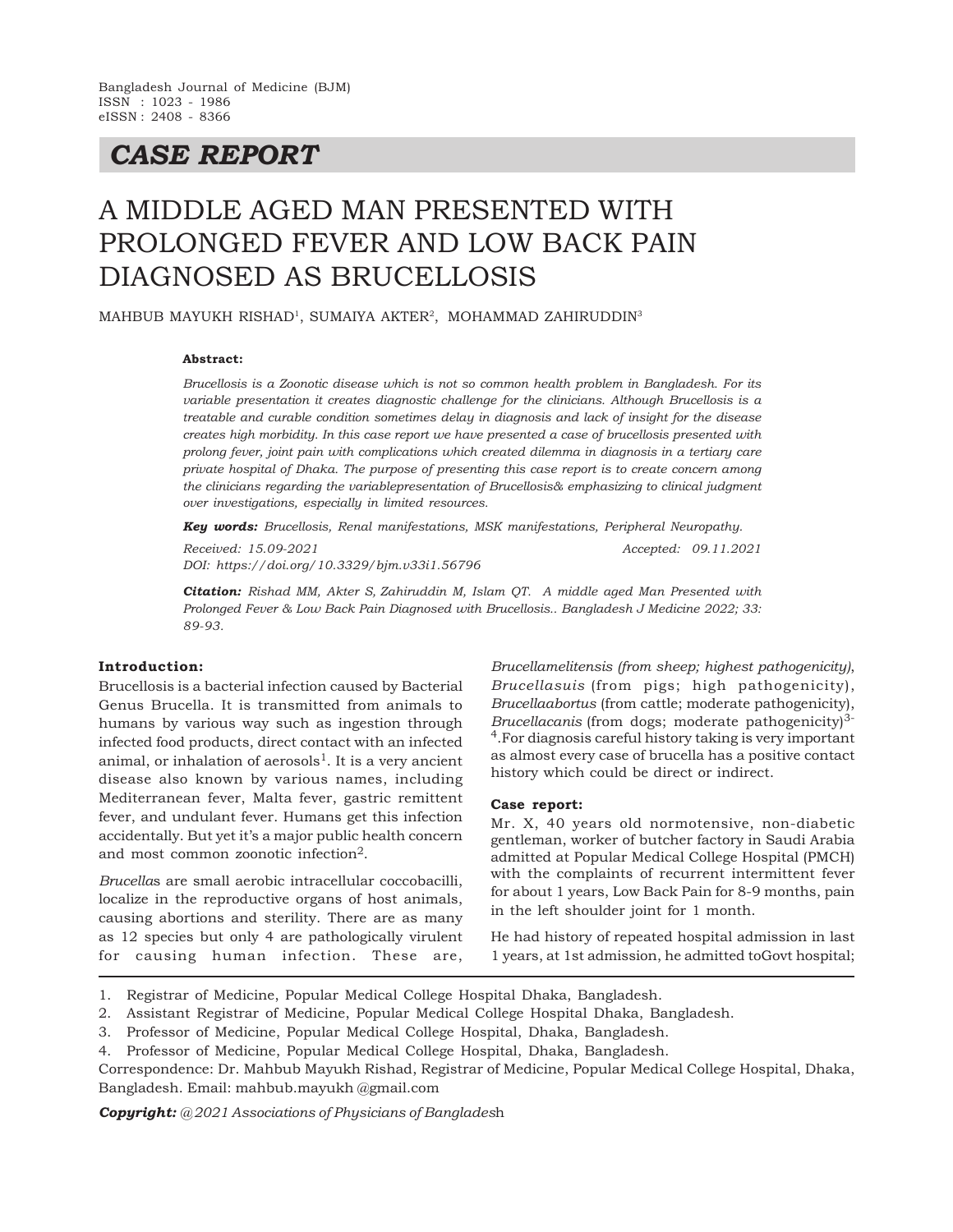in September 2019, with complaints of high grade fever, and multiple joint pain. At that time he has symmetrical painful swelling of the small joints of hands. Morning stiffness was unremarkable, no specific aggravating or reliving factor were present. At that time RA test, Anti CCP Ab, ANA all were negative. He was diagnosed as a case of PUO that time. After getting treatment for 23 days his fever subsided also joint pain reduced but didn't reached any specific diagnosis.

But after a period of one months he again got admitted in tertiary govt hospital. This time complaints of high grade fever, headache, altered level of consciousness and high color urine. He stated that fever was intermittent with highest recorded temperature 103 F which subsided after taking paracetamol, fever was associated with chills and rigor & severe pain at left hip joint for which he could not walk properly. He also complained of high color urine which was associated with decreased frequency of micturition, scanty urine and bi-pedal edema. He stated that he had to stay about a month at hospital that time, diagnosis was AKI. His fever subsided after being treated with antibiotic. He was advised for dialysis but refused treatment. At that time his Creatinine was 6.7 mg/dl, He had low Sodium level (125mmol/ l), High Potassium (6.1mmol/l ) and USG showed Bilateral renal parenchymal disease which was not evident earlier. He took Discharge on risk bond with that condition after improvement of his general wellbeing. Even after that he was occasionally taking NSAID for low back pain.

He again admitted to PMCH with the complaints of occasional low grade fever for 6 months, highest recorded temperature was 100 F, it was not associated with shivering and evening rise of temperature, fever subsided after taking paracetamol with sweating. Fever was not associated with cough, chest pain, headache, abdominal pain, yellow discoloration of skin and sclera, burning sensation during micturition.

He also complained of low back pain (LBP) for8-9 months, he stated that his pain started at lower back which radiated up to knee, it gradually progressed over time. It was aggravated by walking, even not relived by rest, only felt some relieved after taking analgesics. For the pain he used to walk with sticks. He also complained of left shoulder pain for 1 month, it was moderate to severe, continuous, non- radiating, aggravated by movement and hampered his daily activities. Pain was not associated with any morning stiffness, muscle weakness, tingling sensation or numbness. On query he stated that he had lost weight which was associated with anorexia. Weight loss was unintentional and it was about 8 kg in 6 months period. On general examination during admission, he was cachexic, moderately anemic, there was no jaundice, edema, lymphadenopathy, thyromegaly. His vitals were normal, pulse-77 bpm, BP-110/70 mmHg, temperature-98.50F. On MSK system examination gait was antalgic, active and passive movement of left arm was restricted to grade 2, internal rotation of right hip joint was restricted, there was tenderness on lumbosacral spine, Schober's test was 2 cm restricted.On examination of Lower limb revealed knee jerk and ankle jerk were diminished, planter reflexes were absent, there was sensory impairment( all modalities)upto knee. Examination of other systems revealed no abnormality.

Afteradmission in PMC his initial investigations were done. CBC showed Total WBC-5.57 k/mcL, Hb-10.0.g/ dL MCV- 78.0 fl MCH-23.9 pg, MCHC-30.6 g/dL, Platelet -160 k/mcL, ESR-65 mm/hr, S. creatinine-2.77 mg/dL,S. Albumin-3.78 g/dL, S. Bilirubin-0.51 mg/dL, SGPT-29 U/L, CRP-36 mg/L, Ferritin -727 ng/ mL, RA factor-negative, Anti-CCP-negative, HLA B-27-negative, Urine R/M/E-Albumin- ++, RBC-nil, Pus cell- 1-3/ HPF

- Before admission many investigations were done. Such as HBsAg- negative, Anti – HCV-negative, HIV 1& 2- negative, 24hrs urinary total protein-2.04, TSH- 1.65 mcIU/L, FBS 7.2 mmol/l, 2hrAbf-8.3 mmol/l, USG- Mild hepatomegaly with and Bilateral renal parenchymal disease
- In this admission some radiological investigations were also done.



**Fig.-1:** *Chest X ray- Normal*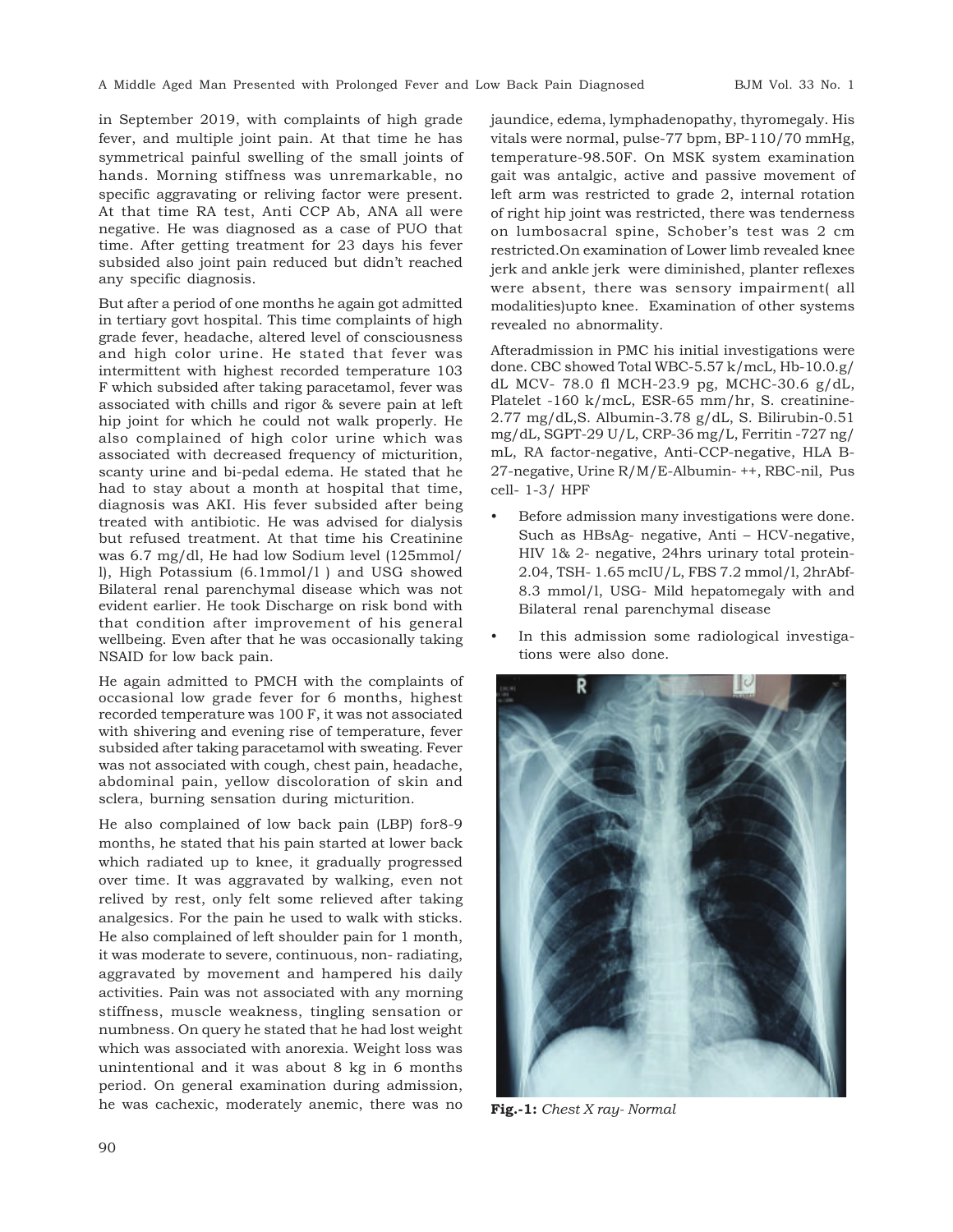

**Fig.-2:** *X ray SI Joint- Normal*



**Fig.-3:** *X ray L/S spine- Only Muscle Spasm noted*



**Fig.-4:** *MRI of Lumber spine with screening of Dorsal Spine*

#### **Imression:**

- 1. Lumber spondylosis at L4-5 level
- 2. Thecal sac indentation with lateral recess and neural foraminal narrowing L4-5 level due to circumferential posterior disc bulge.
- 3. Suspected infective or tubercular spondylodiscitis at L4-5 level.

We also did FNAC from L5 vertebra which was Negative for malignant cell and Suggestive of inflammatory lesion. TRIPLE ANTIGEN was done and it showed

- TO 1:80 1:80
- TH 1:80 1:80
- AH 1:80 1:80
- BH 1:80 1:80
- AO 1:80 1:80
- BO 1:80 1:80
- Proteus Ox k 1:80 1:80
- Proteus Ox 2 1:80 1:80
- Brucella (abortus) 1:1280 1:80
- Brucella (mellitensis) 1:1280 1:80

NCS of both Lower Limbs revealed Demyelinating sensory motor polyneuropathy of both lower extremities

Our patients presented with a history of prolong fever with joint pain, neurological and renal manifestations. Initially diagnosis was delayed and many investigations were done without any conclusive ending. Patient was on regular NSAID for his joint pain. After getting the clue from the serological test our final diagnosis was reached to Chronic Brucellosis with spondylodiscitis with peripheral neuropathy with chronic kidney disease. So we have started Tab Rifampicin 600 mg and Tab doxycycline 100 mg. Patient was discharged. Later after 15 days when patient came his symptoms were improved. He was afebrile and joint pain also reduced..

# **Discussion:**

Diversity of the clinical manifestations has made brucellosis a matter of concern among clinicians. There could be many clinical features like Fever with profuse sweats, especially at night, Apathy and fatigue, Loss of appetite and weight loss, Non-specific myalgia, headache and chills, Hepatoslenomegaly.<sup>5</sup>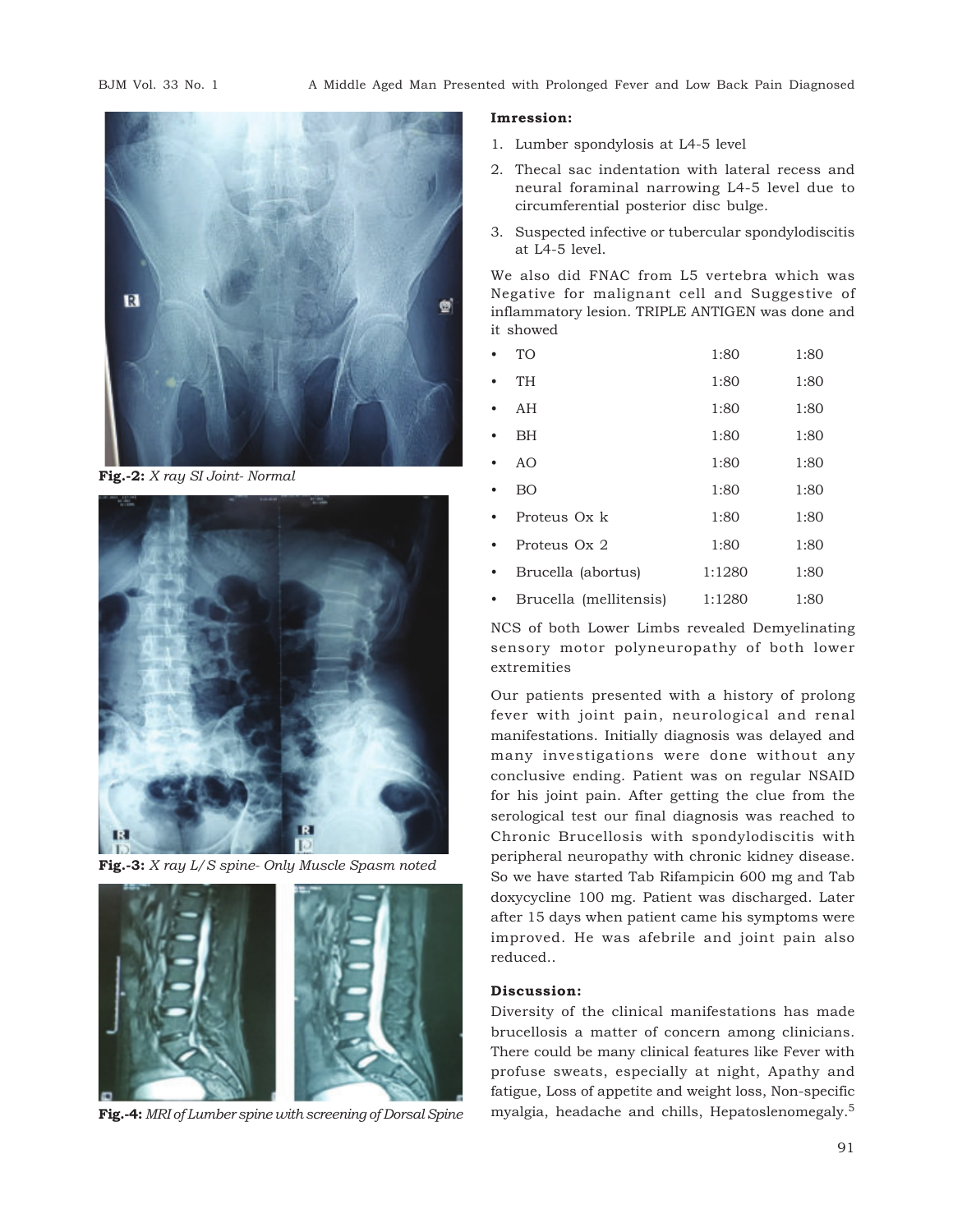Overall, the presentation of brucellosis often fits one of three patterns- Febrile illness that resembles typhoid but less severe, Fever and acute monoarthritis- typically of hip or knee, Long lasting fever, misery and low back or hip pain.<sup>5</sup>

There is also many case reported to have renal, musculoskeletal and neurological manifestations. But no sign or symptoms are specific for diagnosis<sup>6</sup>. Pyreixa of unknown origin is a common initial diagnosis in patients in areas of low endemicity.<sup>7</sup> Bone and joint symptoms include arthralgias, low back pain, spine and joint pain, and, rarely, joint swelling<sup>8,9</sup>. Neurologic symptoms of brucellosis can include weakness, dizziness, unsteadiness of gait, and urinary retention. Symptoms associated with cranial nerve dysfunction may affect persons with chronic central nervous system (CNS) involvement. Brucella can also cause peripheral neuropathy and should be evaluated in areas where brucellosis in endemic<sup>10</sup>. Musculoskeletal involvement is one of the most common locations, and the frequency of bone and joint (osteoarticular) involvement of brucellosis varies between 10% and 85%. Osteoarticular involvement includes spondylitis, sacroiliitis, osteomyelitis, peripheral arthritis, bursitis, and tenosynovitis<sup>11</sup>. Most commonly in case of spinal brucellosis, it is predominantly affects the L4-L5 spinal segment of the lumber spine.12It can also involve thoracic and lumber spine.<sup>12</sup>

A study showed in brucellosis there is variable level of proteinuria, hematuria and sometimes patient exhibit renal failure. The etiology of renal failure could be prerenal azotemia, acute tubular necrosis because of nonsteroidal anti-inflammatory drug, anurictubulointerstitial nephritis due to rifampin use , nephritis accompanied by brucellar endocarditis , brucellar endocarditis and tubulointerstitial nephritis-associated vasculitis, brucellar membranoproliferative glomerulonephritis, and brucellar tubulointerstitial nephritis.<sup>13</sup>

## **Conclusion:**

Brucellosis should be considered as a differential diagnosis among patients who present with fever, and joint or back pain. Focal involvement should be investigated in the presence of leucocytosis, and subacute or chronic forms of brucellosis. To identify cases of spondylodiscitis, radiography should be performed in patients who present with back pain.

#### **Acknowledgment:**

The authors are grateful to all doctors and staffs of Department of Medicine, Popular medical College & Hospital Dhaka, Bangladesh.

**Declaration of interest:** The authors report no conflict of interest.

## **Funding:**

The author(s) received no financial support for the research, authorship, and/or publication of this article. The patient is aware that there is no patient identifiable information provided in the article and has consented to this publication. The clinical tests were all done as part of clinical practice.

#### **References:**

- 1. http://emedicine.medscape.com/article/213430 overview
- 2. Pappas G, Pappadimitriou N, Akriditis N, The new global map of human brucellosis.Lancet infectious disease, 2006. Feb 6(2):91-9. https://doi.org/ 10.1016/S1473-3099(06)70382-6
- 3. Rajendhran J. Genomic insights into Brucella. Infect Genet Evol. 2021 Jan. 87:104635. https://doi.org/ 10.1016/j.meegid.2020.104635. PMid:33189905
- 4. El-Sayed A, Awad W. Brucellosis: Evolution and expected comeback. Int J Vet Sci Med. 2018. 6 (Suppl): S31-S35. https://doi.org/10.1016/ j.ijvsm.2018.01.008. PMid:30761318 PMCid:PMC 6161863
- 5. Dean AS, Crump L, Greter H, Hattendorf J, Schelling E, Zinsstag J. Clinical manifestations of human brucellosis: A systematic review and meta-analysis. PLoSNegl Trop Dis 2012;6: e1929. https://doi.org/ 10.1371/journal.pntd.0001929. PMid:23236528 PMCid:PMC3516581
- 6. Franco MP, Mulder M, Gilman RH, Smits HL. Human brucellosis. Lancet Infect Dis. 2007 Dec. 7(12):775-86. https://doi.org/10.1016/S1473- 3099(07)70286-4
- 7. Sharda DC, Lubani M. A study of brucellosis in childhood. ClinPediatr (Phila). 1986 Oct. 25(10):492. https://doi.org/10.1177/00099228860 2501002. PMid:3757394
- 8. Mantur BG, Akki AS, Mangalgi SS, Patil SV, Gobbur RH, Peerapur BV. Childhood brucellosis—a microbiological, epidemiological and clinical study. J Trop Pediatr. 2004 Jun. 50(3):153-7. https:// doi.org/10.1093/tropej/50.3.153. PMid:15233191.
- 9. Giannakopoulos I, Nikolakopoulou NM, Eliopoulou M, Ellina A, Kolonitsiou F, Papanastasiou DA. Presentation of childhood brucellosis in Western Greece. Jpn J Infect Dis. 2006 Jun. 59(3):160-3.